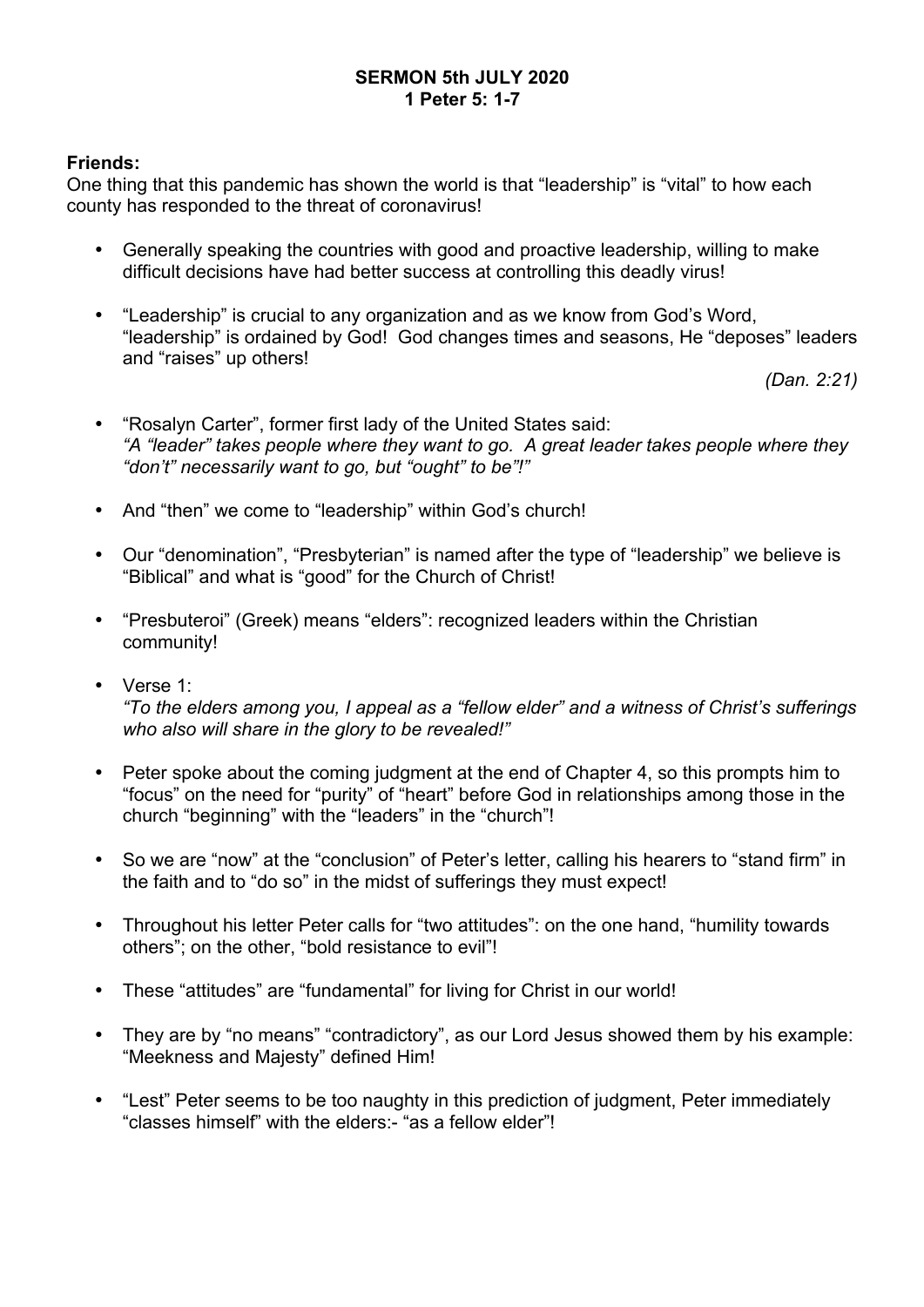• This lets the "elders" know that he thinks of himself as one of those with whom judgment will begin – even he, an "apostle", is "not exempt", nor should any among his readers think themselves "too important" or "too sanctified" to be exempt!

### **Friends:**

As your "pastor" I am "just like you"! I am "no closer" to God than anyone else!

- We are all "simul justus et peccator"! In our "justification" we are one and the same time "righteous and sinners"!
- Our "sin" is imputed to Jesus, His "righteousness" is imputed to us!
- "So my sin goes to Jesus, His righteousness comes to me in the sight of God"!
- The apostle Paul, who calls himself the "worst of sinners *(1 Tim. 1:15)*, never put himself "above" others; said this about the Christian race:

*"I do not run aimlessly, I do not box as one beating he air; but I pommel my body and subdue it, lest after preaching to others I myself should be "disqualified"!"*

*(1 Cor. 9: 24-27)*

### **Friends:**

There is "nothing worse" to watch an athlete win a race at the Olympics only to be "disqualified" due to a technical error! Jubilation turns to disbelief then to heartache!

- I "wonder" how many people die and believe they are "Heaven-bound" just to find out they're been "disqualified"! How can that be? "I've done all kinds of good things and helped all kinds of people!"
- Salvation is not earnt by us but received as a free gift from Jesus!

### **Friends:**

Don't be "disqualified" from "Heaven"!

- While it is "remarkable" that Peter the apostle would take the "less exalted" title "fellow elder" to speak to elders, it is even "more remarkable" that he should describe himself as a "witness of the sufferings of Christ"!
- This "phrase" would bring to mind the familiar details surrounding Christ's crucifixion, including the most "painful episode: in Peter's life: for we remember what kind of "witness" Peter was; one whose "courage failed" and who three times denied that he never knew Christ!

*(Matt. 2:6)*

- Why does Peter mention this?
- Probably to "demonstrate" that restoration even from "grievous sin" is "possible" with Christ!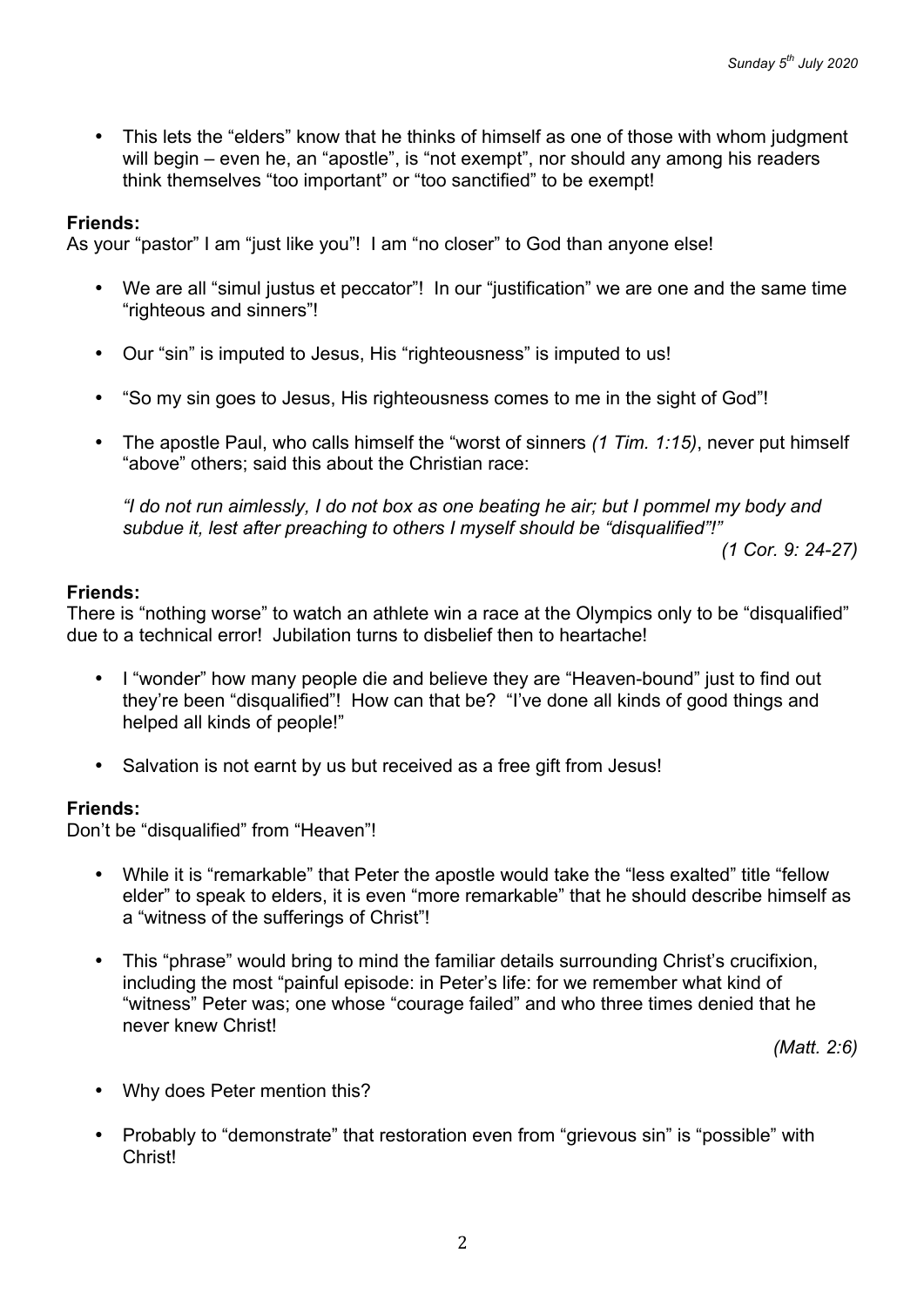- "Elders", and in fact "everyone" in the church, are encouraged to display a "humble" willingness to be quick to repent of sin "rather" than a hypocritical 'pride' and an unwillingness ever to admit to doing wrong!
- The "fact" that Peter is also "one" that will share in the "glory" to be revealed: "shows" that full restoration from sin is certainly available through Christ! **(V1)**
- Peter is an "elder" who has sinned, repented, been restored, and will share with Christ in glory!
- Peter can 'rightly' "exhort" any elder whose life there is "sin" likewise to "repent" and be "restored" "before" God's disciplinary refining fire reaches him.
- Verse 2: *Peter charges the elders to "tend" the "flock of God" that is under your "care"!*
- This 'verse' means: "Shepherd" the "sheep of God"!
- The word "pastor" is translated from the Greek "poimen", which "means" a "shepherd"!
- This verb Peter "uses" is the same one Jesus used when he said to Peter: "Tend my sheep" in John 21:16!
- Peter now tells the "elders" how they are to "act", listing "three sins" to which elders are especially prone and three antidotes to which they should "give attention"!
- "John Calvin" summarized this section: *"In exhorting pastors/elders to their "duty", he points out three vices: "sloth", desire for "gain" and lust for "power"!"*
- Verse 2: *"Not because you must, but because you are willing!"*
- Not by constraint but voluntarily, because you want to please God!
- It means not doing the job "simply" out of obligation or 'because' someone has to do it!, "but" because the elder has freely and willingly chosen to carry out this valuable God ordained calling!

*(1 Tim. 3:1)*

• "No one" should be "pressured" into accepting a church position which he or she does not really want to have – God always wants our "ungrudging" service, and He will "provide" another solution!

### **Friends:**

If you find yourself "grumbling and complaining" when "serving" within God's church, its time to reevaluate if you are serving the Lord Jesus "OR" your "own" "selfish" interests!

• An "elder" or "Christian leader" is to serve not for shameful gain or dishonest gain! **(V2)**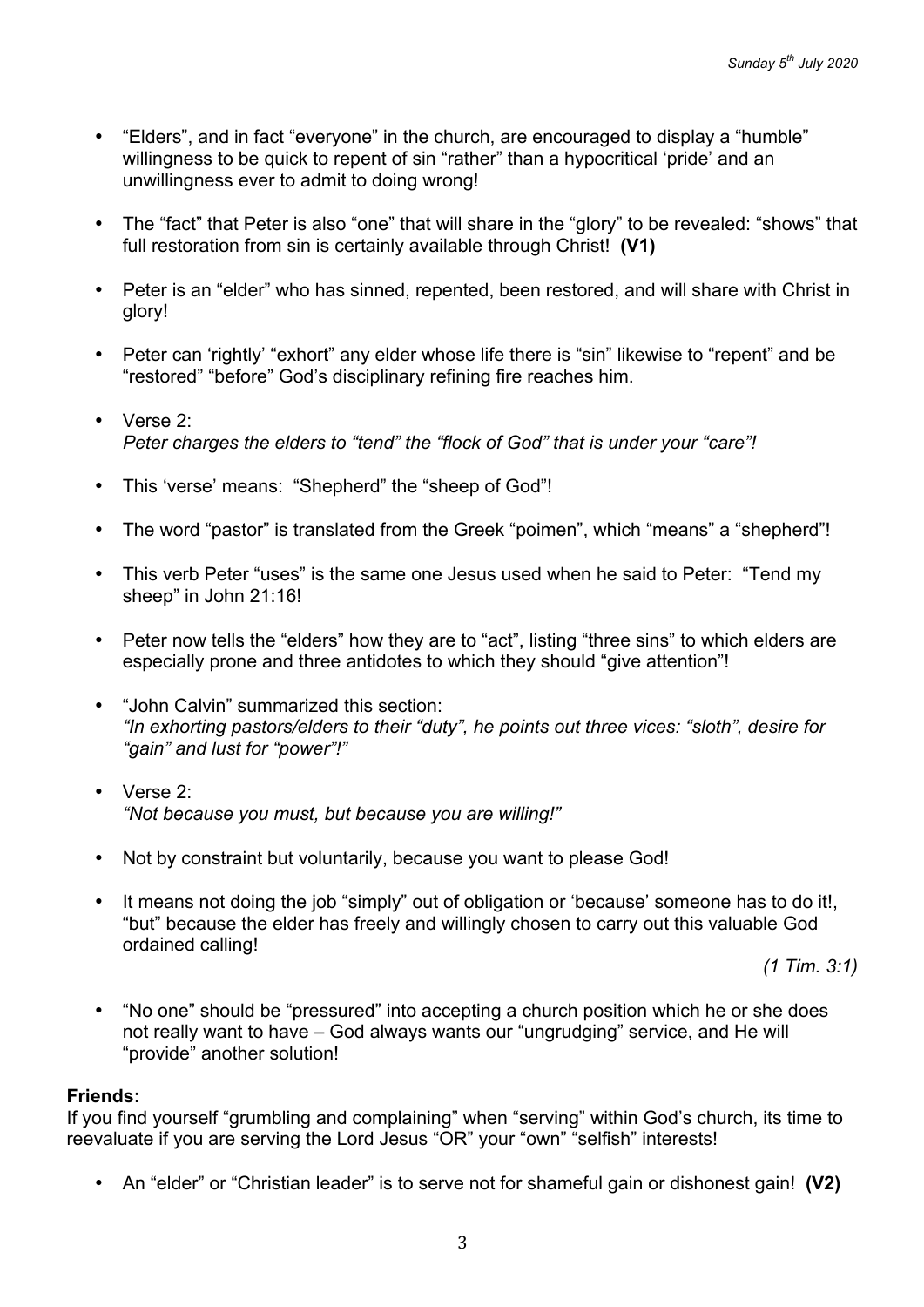• Some elders and pastors serve in "volunteer" capacities but Scripture also says "elders" who direct the affairs of the church are worthy of double honour especially those whose work is "preaching and teaching"! The worker "deserves his wages"!

*(1 Tim. 5: 17-18)*

- The Christian "worker" doesn't enter God's service to become "rich"!
- "Greed and selfish" interest are so near at hand in all "human hearts" that especially in this work of leadership they must be constantly "guarded against"!
- Verse 3: *"Not lording it over those entrusted to you; "but" being "examples" to the flock!"*
- This verse shifts our attention from "inward" motivation to "outward" behavior!
- An "elder" greedy for power over others will "domineer", delighting in the use of his or her authority and seeking to increase, preserve or flaunt it!
- "By contrast", the elder who seeks "not" his own status but the edification of others will strive continually to make his life an example to others; a pattern to imitate!
- Pastoral 'oversight' is "not "dictatorial rule!
- "Always" be on the lookout for anyone who ascends a religious throne and starts to draw to himself the obedience that is "due" to the LORD!
- The "elder" does have authority, he or she must "lead", no one wants to attend a church that has a leadership vacuum!
- The elder is to lead others in humble obedience to God by being himself humbly obedient to God!
- The elders "life" must support his "words"!
- Of course our Lord Jesus is the "perfect example" of a life lived in total obedience to God! He is the "perfect" human being!
- If you "want" to "imitate anyone" imitate the "Lord Jesus", our Saviour, King and perfect substitute on the cross at Calvary!

*(Eph. 5:1)*

- "However" the early church expected all their "leaders" to live in a way which others could imitate as well: "they did not have to be perfect to be "examples" to the flock!"
- The apostle "Paul" frequently "urged others" to imitate his example:-

*1 Corinthians 4:16: "therefore I urge you to "imitate me"*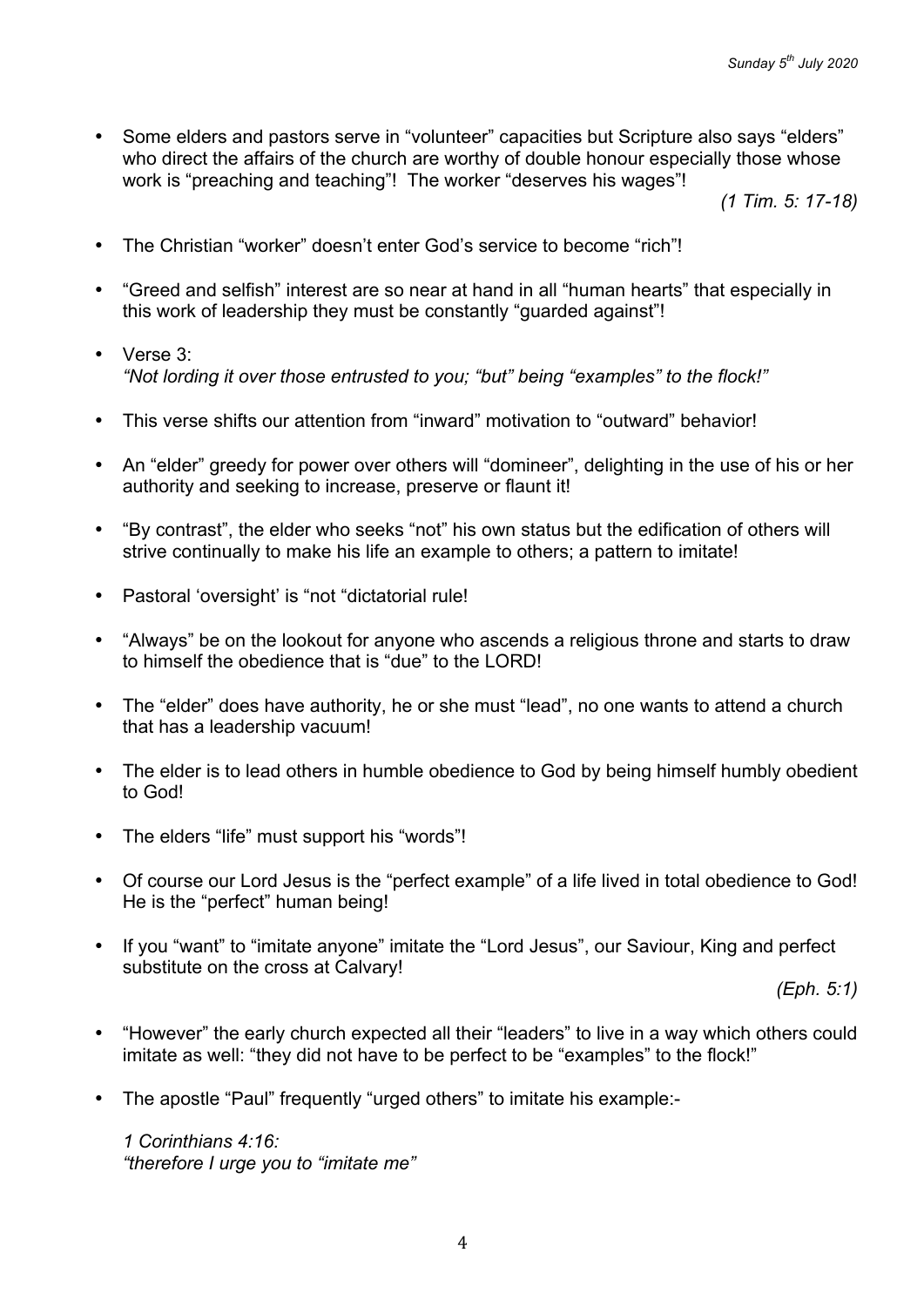• Paul also told both Timothy and Titus that they were to live as examples of the Christian life to others!

*(1 Tim. 4:12, Titus 2:7)*

• In "all leadership within the church"; elders, committee members, children and youth workers, bible study leaders, Op shop assistants, choir, parents, grandparents, care givers; "they" should realize that the requirement to live a life worthy of imitation is not "optional": it is a "major part of the job", challenging though such responsibility may be!

### **Friends:**

Being a Christian "leader" should "never engender "pride"!"

- "Rather" a continual "humility" is needed 'because' the "leader" is "aware" that sin remains in his heart and any growth in 'holiness' of life has only come about by God's grace!
- I "know" as a Christian leader I struggle to be "holy"; I struggle with "temptation"; and at times, often "too many times" I give in to temptation and sin and feel ashamed!

*I immediately go to God in repentance, asking for mercy and forgiveness!*

- Just like "King David" in Psalm 51; I pray continually "wash away all my iniquity and cleanse me from sin"!
- David says: *"Surely I was sinful at birth"!*
- David continues: *"Create in me a pure heart, O God, and renew a steadfast spirit within me!"*

### **Friends:**

People are watching us as believers let's show them by our words, actions, prayers and love that Jesus is a great Saviour, always ready to receive anyone who truly calls on His Name!

- Verse 4: *"And when the "Chief Shepherd" appears, you will receive the "crown of glory" that will never fade away!*
- Peter writes this "whole letter" as an apostle of the Lord. From start to finish Peter "speaks" for his Lord!
- Peter wants the "elders" to "minsters" as "servants" of the Lord!
- Peter is concerned with their "motives" more than with their methods!
- Peter knows that their relation to Jesus Christ will "shape" the way they "care" for His people!
- To "know" the Lord is to "seek" to be like the Lord!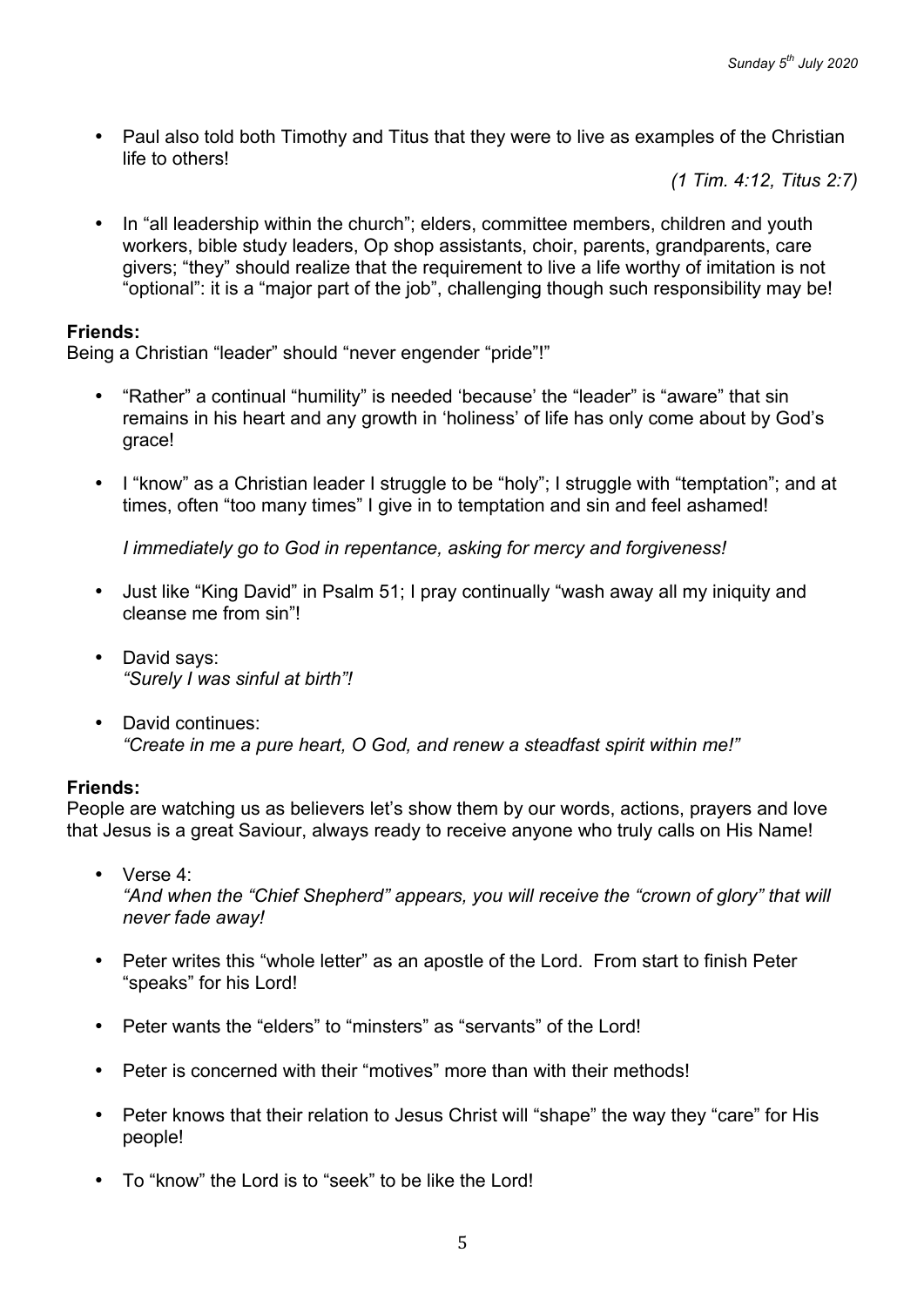- Greg Beale got it right: *"We become what we worship!"*
- What people "revere", they "resemble", either for ruin or for restoration.
- As Scripture 'shows' us we are "all worshippers", and "what" we worship exposes us and changes us!

#### **Friends:**

"Worshiping" is not "optional"!

- Because we are creatures made by God, "worship" has been woven into us, it engages our entire self and becomes inseparable from the lives that we live!
- "Therefore" how we live our lives will declare what we are worshipping because we "are" what we worship!
- At the "heart" of worship is "Love"! What we worship will be the thing that we "love the "most"!"

"Love the Lord your God with all your heart and with all your soul and with all your mind!" *(Matt. 22:37)*

- I love books, I love reading, I love travelling, I love facts, I love my wife, I love my family, I love eating, I love pastoring, I love Op Shops, I love zoos, I love museums and art galleries and I love God!
- What "do" I "spend" the "most time" on?
- "For where your "treasure" is, there your "heart" will be also!"

*(Matt. 6:21)*

### **Friends:**

Did you "grow" in your "love for God" during "lockdown?"

- Is God your "number 1" love and concern?
- "A. W. Tozer" understood "worship" when he "said":- *"Any man or woman on this earth who is bored and turned off by worship is "NOT" ready for Heaven".*
- Let's "not forget" that the "Chief Shepherd"; the Chief Elder" gave his "life" for the "sheep"!
- Elders are only "under shepherds!"
- Elders "authority" is "not" original: they minister "only" in Christ's "name" and "according" to His "Word!"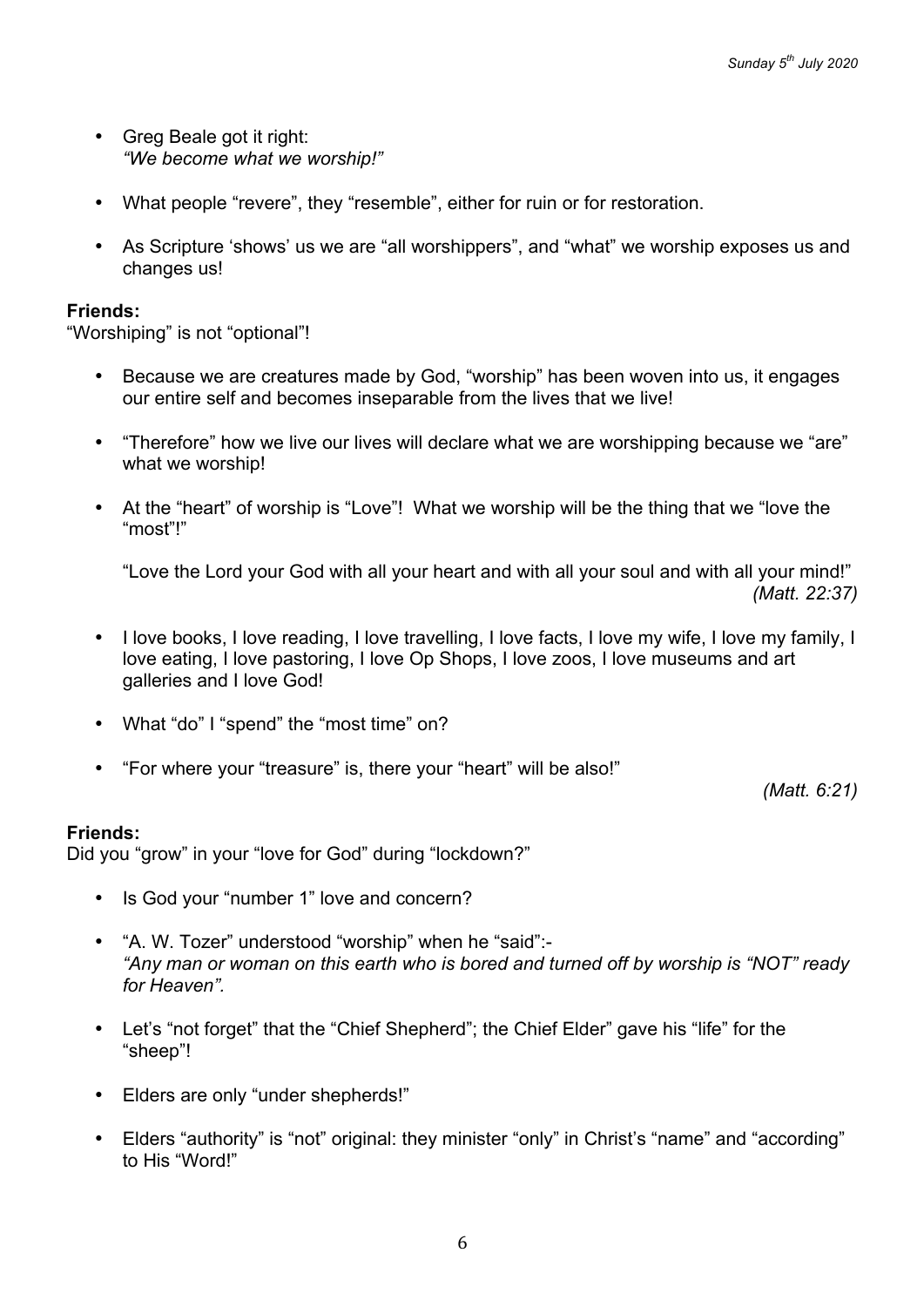• Peter had "seen" Jesus "glory" at the Transfiguration", "but" now Peter looks "ahead" to the "glory to come"!

*"When the Chief Shepherd "appears"….."*

• Jesus "showed" His glory to Peter in the fishing boat and will reveal Himself "again" in the clouds of heaven at this " $2<sup>nd</sup>$  appearing"!

#### **Friends:**

Do "you" honestly "believe" that Jesus Christ, the baby in the manager, will come "again as the Risen Christ", who had gone into Heaven and rules the "universe" at God's "right hand"!

- The Bible is "clear" "suffering now, and glory to come"!
- When Christ "returns" we will "see" the "face of the LORD!"
- Faithful "elders' will receive the "crown of glory"!
- All "faithful "believers" will receive the "grown of life"!"

*(Rev. 2:10)*

- The elders reward and joy are the glory of their LORD!
- Our "heavenly inheritance" will "never" fade away!
- New cars quickly lose value and get scratches and dents!
- "New houses" quickly date and need on going maintenance! They eventually fall apart and many need to be demolished!
- Our "clothes" quickly "lose" their freshness and holes and threads quickly appear.
- And what about "technology"!
- Our phones, computers, tablets quickly become out of date, break down and end up at the recycle centre!
- And our "bodies": we all are getting "older"; "no one" is getting "younger"!
- Our bodies are "all falling apart"!
- Paul sums it up well: *"Outwardly we are wasting away!"*

*(2 Cor. 4:16)*

- "Eternal youth" is a "fallacy"! No medications; no ointment; no surgery; no guru can "stop" death for "anyone"!
- "Christianity" gets us "ready" for "death"!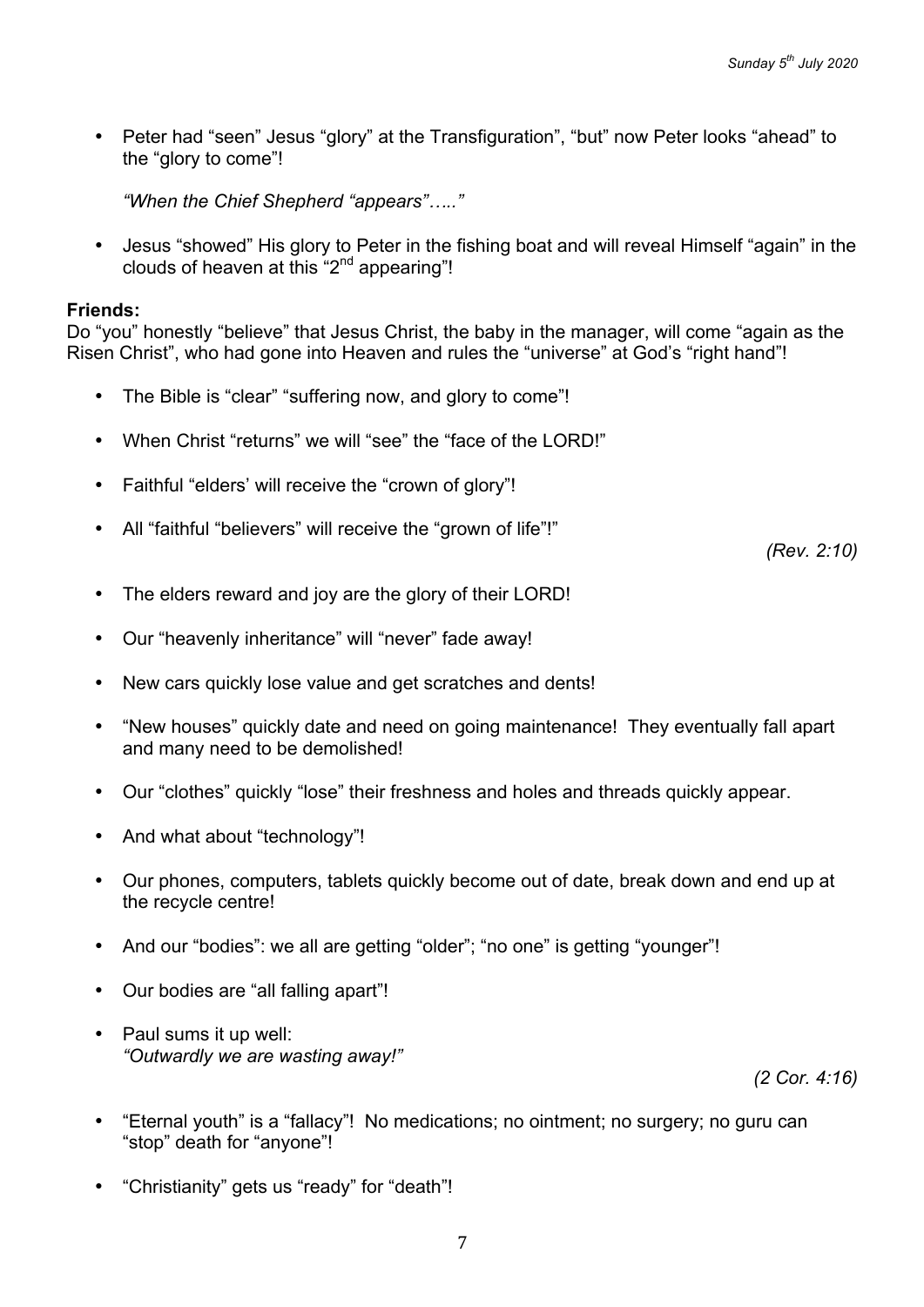- Isaiah Chapter 28, Verse 5 says:- *"In that day "the LORD Almighty" will be a glorious crown, a beautiful wreath for the remnant of His people"!*
- "Only" in "Jesus Christ" do "all promises" of God come to "fruition"!
- Jesus "himself" is our "inheritance"!
- The "faithful elders" who receive their crowns of blessing from the LORD will "cast their crowns" before God's throne remembering the "crown of thorns" our Lord wore for them!

*(Rev. 4)*

- Verse 5: *"In the same way you who are "younger", submit yourselves to your elders!"*
- "All of you", clothe yourselves with humility, towards one another, "because" "God "opposes" the "proud", but shows "favour" to the "humble"!"
- "Respect" for those who have been faithful believers for "many years" is a good thing in the church!

# **Friends:**

"Humility" applies to all of us!

- Peter uses a "metaphor of clothing" or "tying on of a servants apron" to speak of the atmosphere of "HUMILITY" toward one another which should characterize the Church of Christ!
- "Humility" is an "attitude" which "puts others first", which thinks of the desires, needs, and ideas of others as "more" worthy of "attention" than "ones own"!
- "Of course" Christ himself is the perfect example of "true humility"!
- As "believers" we know we did "not make" ourselves "nor" "save" ourselves!
- Our "humility" springs from our "total dependence" on the grace of God!
- Let's "follow" our Master Jesus:
- "Jesus"; God in the flesh; had "everything to boast of", "but" humbled himself, and became obedient to death – even "death" on a Roman "cross"!

*(Phili. 2:8)*

# **Friends:**

For the Christian, "humility" is absolutely "indispensable". Without humility there can be **no** self knowledge, **no** repentance, **no** faith and **no** salvation!

*(A. W. Tozer)*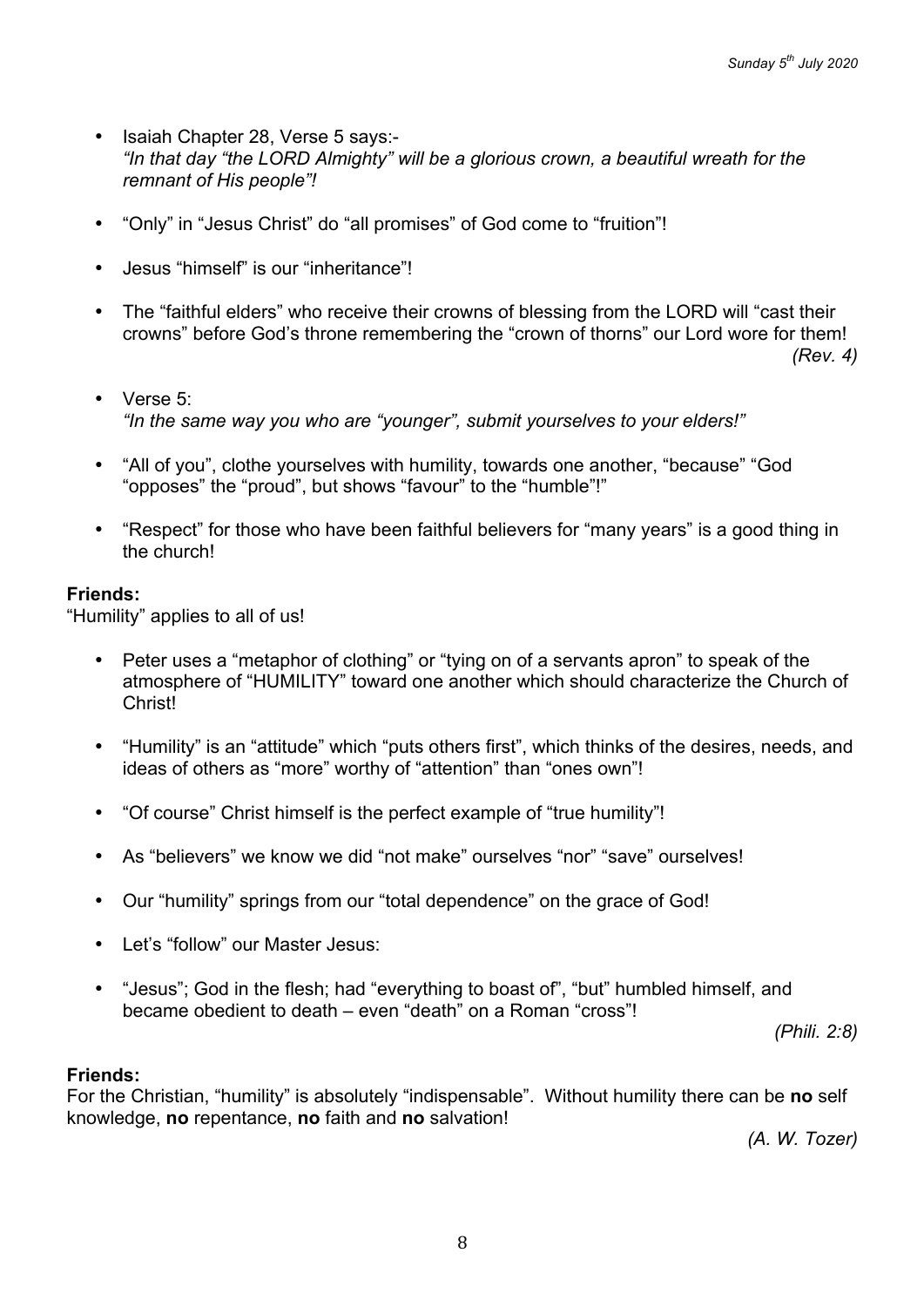• "God "opposes" the "proud", but gives "favor" to the "humble"!" **(V5b)**

*(Proverbs 3:34)*

- God acts this way to the "proud" because they are arrogant, haughty and think of themselves as 'more important' than everyone else!
- The "proud: trust in 'themselves'; while the "humble" trust in God and God delights to be trusted!
- The "proud" seek glory for themselves, while the "humble" give glory to God!
- God gives grace and favour!
- "Grace" is God's undeserved favor towards 'us', and is needed "not only" to save us from eternal judgment but also to enable us to live the Christian life!
- God continually opposes the proud but continually giving grace to the humble!
- Verse 6: *Humble "yourselves", therefore, under God's mighty hand, that He may lift you up in due time!*

# **Friends:**

If God opposes the proud, it is 'good wisdom' to "humble "oneself" before Him"!

- This "involves' accepting the twists and turns of life as God's providence!
- It involves bowing down to God's wisdom even when we "don't understand" why God is doing things that particular way!

### **Friends:**

This morning place "yourself' in God's hands!

- There is "no safer place" in the universe than "under" God's mighty hand!
- It's so easy to worry about your family, your job, your standing in society, your health, your finances, your future, your life!
- "Before" these fears "overwhelm" us, we remind ourselves that God "cares" for us: so we cast all our "anxieties" on God! **(V7)**

### **Friends:**

The Bible is an "honest" book that relates to the real world we live in!

"Feeling stressed?"

You can do it without even trying!

• As believers in a hostile world, we "will" suffer, we "will" get anxious! The Bible tells us what to do with it: "give it away"!